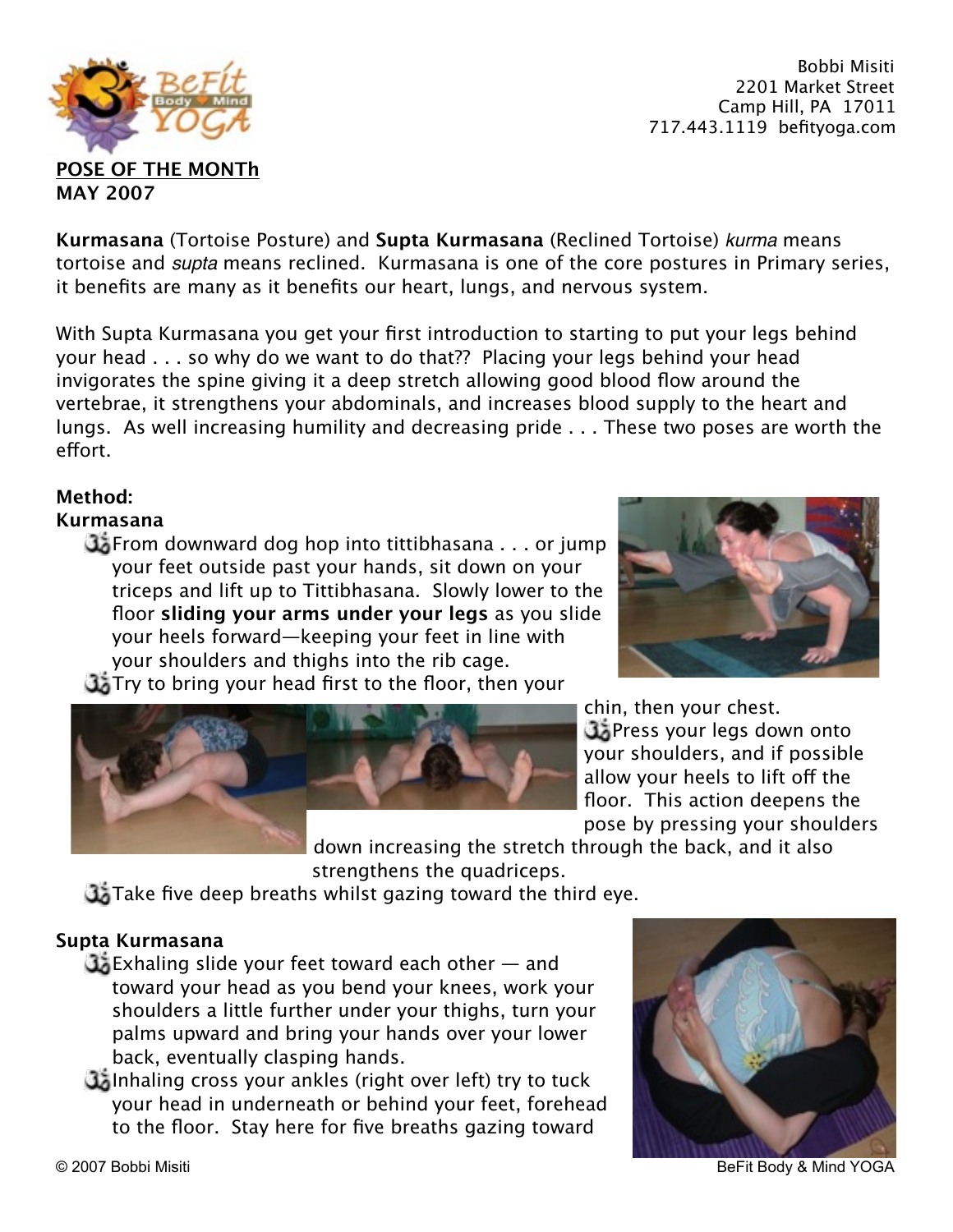

the third eye.

Inhaling raise your head and release your hands bringing them forward, place them

under your thighs, press your palms into the floor; inhaling try to lift up to tittibhasana, exhaling fold your legs back to bakasana, inhale lift your hips up higher trying to straighten your arms and exhale glide back to Chaturanga for vinyasa.

## **Options!**

Kurmasana and Supta Kurmasana require flexibility and strength, most people practice Ashtanga yoga for over a year before they can start to feel like they are getting anywhere close to the full posture.



There are some preliminary poses that aid in the flexibility needed. However as with





options to any pose—be careful not to get hung up on just practicing the option and not trying the full pose. You will be surprised, but one day your arms will just slip right under your thighs!

Instead of sliding your arms out at shoulder level, you slide them under your calves and catch the outer edges of your feet, keeping your feet hip distance apart and knees and toes pointing upward. Pull on your feet to help flatten your back and pull yourself forward/deeper into the pose. This is your kurmasana, remain here for five breaths.

**The Supta Kurmasana you can attempt still to turn your palms** and slide your arms around and up and over your back as you wiggle your feet together and tuck your head in. If this position is uncomfortable on your back you can slide the bottoms of your feet together, clasp your hands around your toes and lay your head in your feet—or move in that direction. This is your Supta Kurmasana, take 5 breaths here.

**Benefits:** These asana have a stimulating efect on the 'Kanda'. The Kanda is where the spinal cord exits the spine, and is the hub from which all 72,000 nadis (channels of energy which closely relate to our nerves in this instance) originate because it is the junction where the peripheral nervous system meets the central nervous system.

Kurmasana expands the thorax and increases the capacity of our lungs and the amount of oxygenated blood to our heart and lungs, yogic texts tout this posture for anyone sufering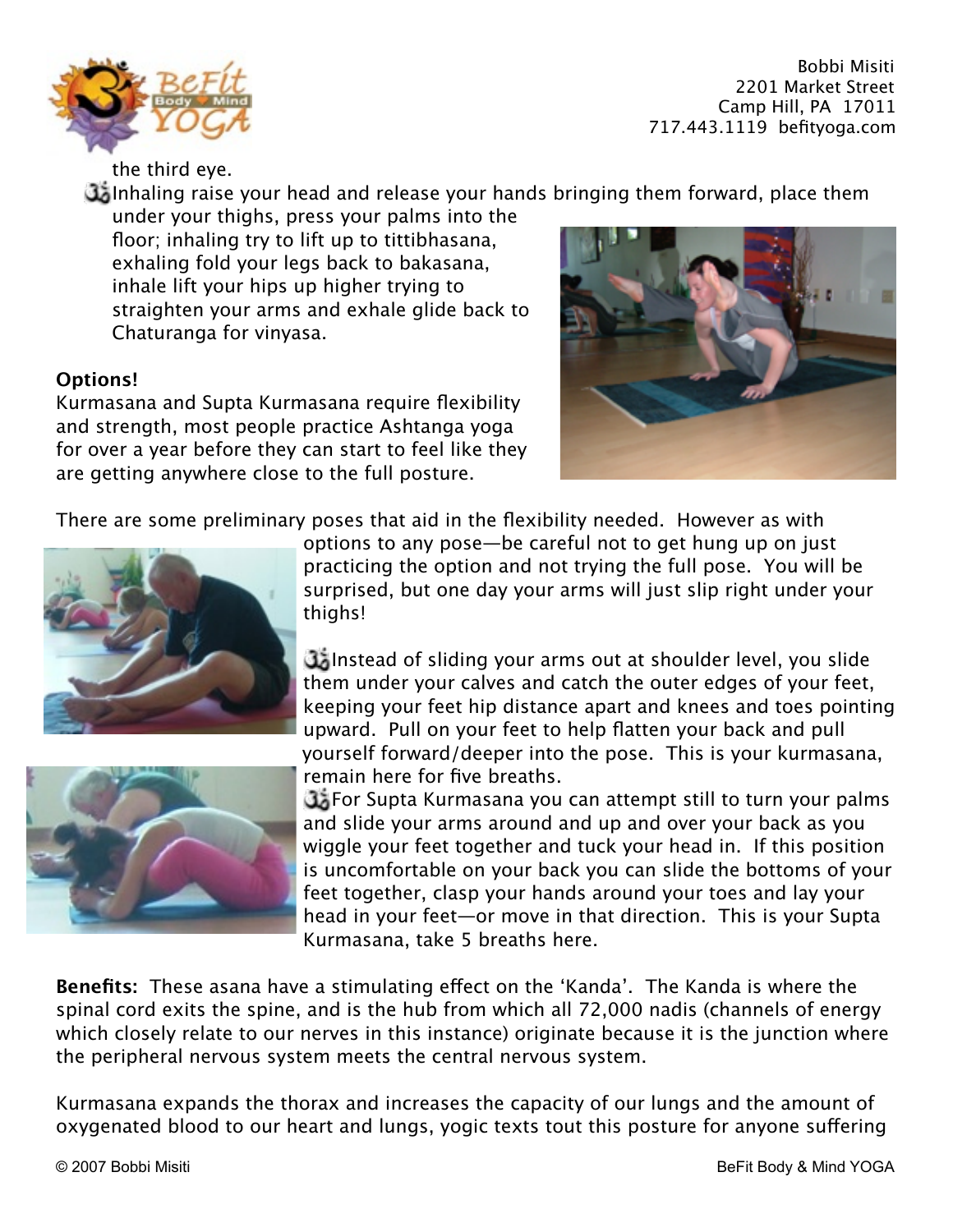

from heart disease, chest pains, asthma and bronchitis. The spinal cord is strengthened by this pose along with the bones of the spine, the kidneys are also strengthened by this pose alleviating kidney pains. Kurmasana also helps to balance the Kapha dosha in our bodies and reduce excess fat.

Kurmasana and Supta Kurmasana are some of the deepest core postures of primary series meaning we have deep detoxing going on along with some intensity and heat. This deep cleansing part in the practice starts with the Marichyasana series and continues up through Baddha Konasana.

Yoga Mala says: *Kurmasana purifies the kanda, or nerve plexus in the anal region from which all 72,000 nadis grow. It also purifies the heart and lungs, and eliminates ailments caused by an imbalance in the kapha dosha (phlegm). The chest becomes broad, bad fat is dissolved, and the spinal column becomes strong. Chest pain due to over-tiredness is cured, disorders from bad food remedied, and the fat in the lower abdomen dissolved, allowing the body to become healthy.*

#### **Three areas to address on Kurmasana and Supta Kurmasana**

- 1.Phlegm and COPD ailments are eliminated.
- 2. Chest pain due to over-tiredness is cured. These poses increase the amount of oxygenated blood to the heart and is beneficial in relieving angina.
- 3.Supta Kurmasana purifies the *Kanda*. The kanda is an egg shaped *granthi* (means 'knot') or nerve plexus in the lower abdomen that the yogic texts say all our 72,000 nadis originate from.

A nadi can be a blood vessel, a nerve, a lymphatic vessel, etc. Anything that something flows through in the body is a nadi. Yoga pays attention to keeping everything moving always in the body. Wherever there is not blood flow, nerve flow, lymphatic flow, hormone secretions, etc. cells start to die. For example, you lose blood flow to your heart you have a heart attack, you lose blood flow to your brain you have a stroke . . . if you lose blood flow to any cell and its like you have little mini heart attacks all over your body. Lose blood flow to your big toe and mutations set it -- you end up with bunions and deformed painful feet . . . understand? **Yoga postures are designed to get nutrients in and waste out of every cell in our body.**

### 1. **Phlegm and COPD**

Accumulated phlegm leads to lung infections, and ailments like bronchitis and emphysema. To reduce your risk of infections in your lungs you want to keep phlegm and mucus from building up in your lungs and airways.

Coughing only clears phlegm from the upper airways. To loosen phlegm in the lower airways . . . guess what breathing the doctors recommend . . . tell me if this sounds familiar . . . **In researching methods to clear phlegm from the lungs breathing is highly recommended -**  specifically 'the type of breath you use to steam up glasses'! In scientific terms it is coined "huffing". These types of huffs move phlegm up through the lungs.

Deep breathing in general is good for your bronchial tubes. When you take a deep breath in, your bronchial tubes open up (expand their diameter) and when you breathe out, your bronchial tubes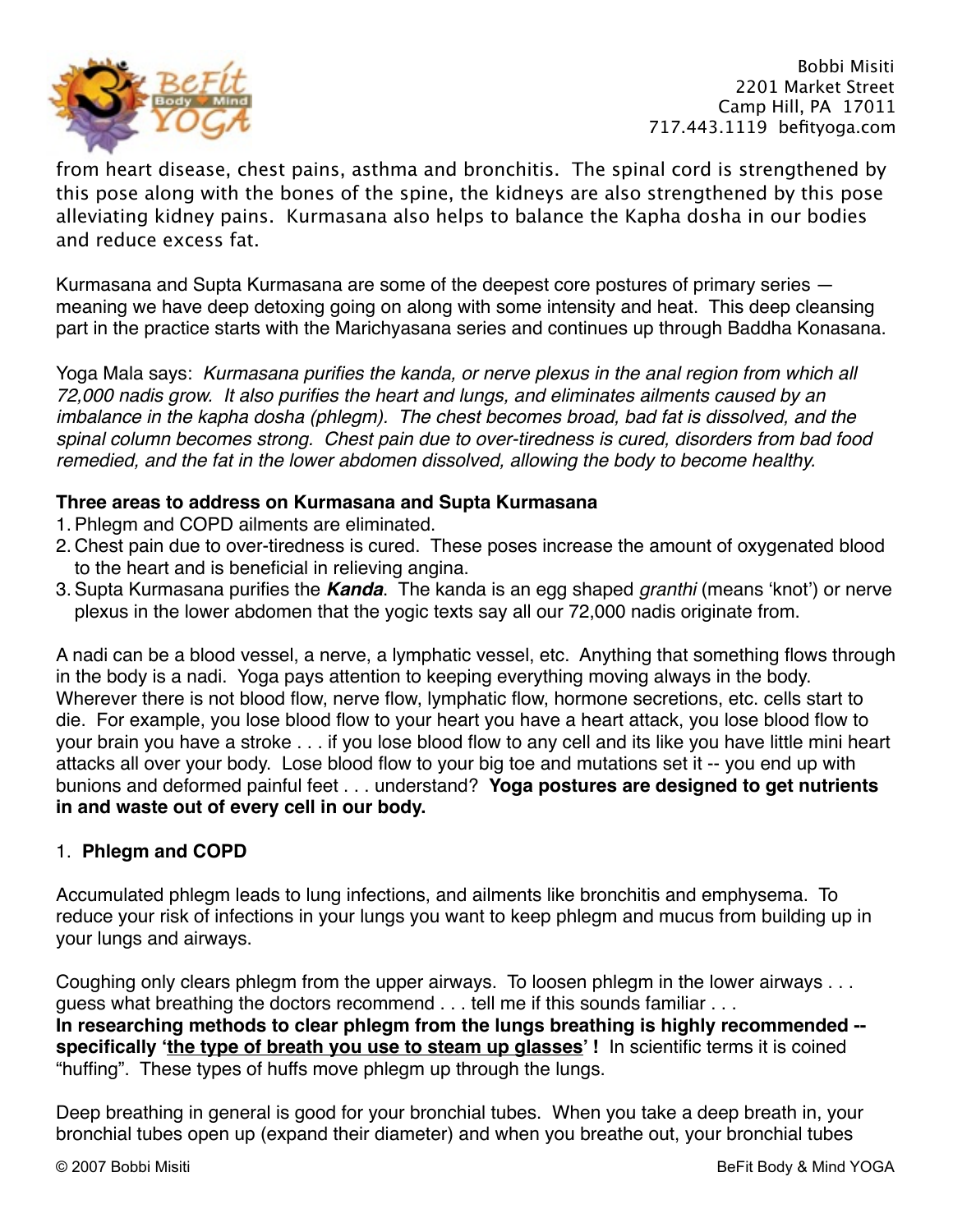

close back down (resume normal diameter). Thus, deep breathing provides a pumping action that gets the mucus secretions moving upward to the throat where they may be coughed out, spit out, or swallowed. This is much easier to do if your bronchial secretions are thinner -- staying well hydrated will help keep the mucus thin in your lungs. (Excerpts from <http://doctorklaper.com/answers/answers03/> This is a nice resource, good information on health and healing from both perspectives -- modern medicine and alternative medicine.)

Remember your grandmother telling you to bend over and cough? Or pat you on the back as you cough to help shake loose phlegm?

In coughing techniques taught to COPD or cystic fibrosis patients, etc. -- to help people cough productively -- meaning to clear out the airways, you are told to lean forward or bend over and cough. Then given different positions to lie in and breathe, huff (the medical term for our yogic loud breathing), and cough -- to use gravity to help clear phlegm out of the lungs. (Reference: Healthwise Staff E. Gregory Thompson, MD - Internal Medicine and Ken Y. Yoneda, MD - Pulmonology)



To the left is a picture of a position recommended to help drain phlegm from the back lungs, you are put in this position, then you are given deep breathing exercises, followed by "huffing" -- which is our loud breathing as we do in practice, followed by 2-3 coughs.

Kurmasana and Supta kurmasana put the body in a similar position to use gravity while we use our loud breathing to help move the phlegm out. **Remember it is your breath as much as the posture in kurmasana and supta kurmasana that bring benefit to the lungs.**

Even if you don't suffer from COPD type issues, you want to keep your airways clean. Smoking, of course, is a major cause, but so is city living. In 2002 or 2003 (I don't remember exactly) I went to the bodyworlds display in Philthydelphia, they had a lung display . . . the city dwellers non-smoker lungs were similar to a smokers lungs . . .

Again this is preventative medicine. So now is the time to practice kurmasana and supta kurmasana if you DONT have symptoms.

2. **Chest Pain due to over-tiredness is cured.** Angina Pectoris is chest pain due to over-tiredness. Kurmasana and Supta Kurmasana increase blood flow to the heart relieving chest pain.

There are two types of Angina, unstable angina and chronic stable angina.

Unstable angina (sudden sharp chest pains) © 2007 Bobbi Misiti

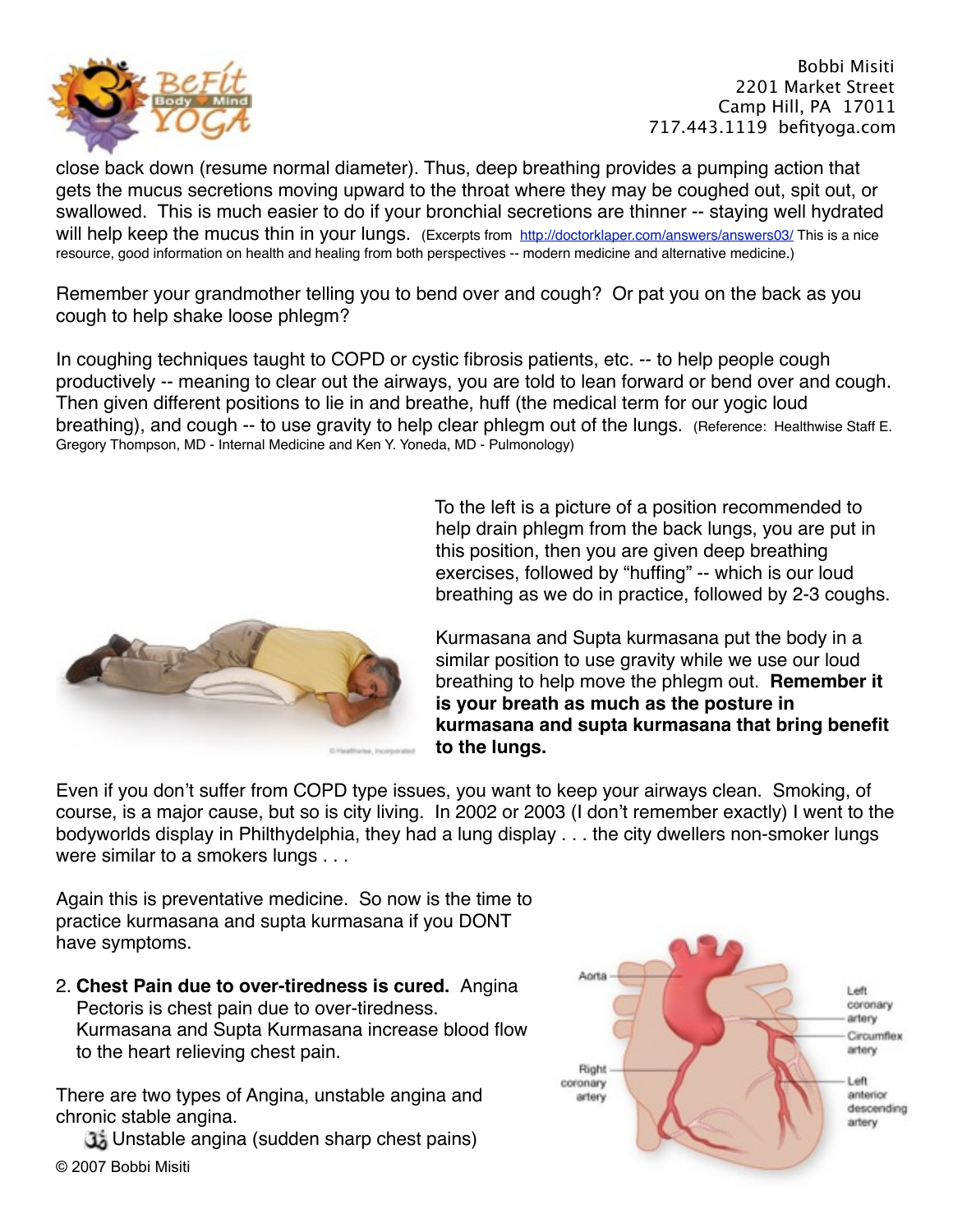

requires immediate medical attention. Dial 9-1-1!

Chronic stable angina is a form of chest discomfort that happens when your heart is working hard and needs more oxygen, such as during exercise, then the pain goes away when you rest. In chronic stable angina, the pattern of chest discomfort is consistent (thus, the term "stable") as far as how much physical exertion will trigger it. Atherosclerosis or narrowed arteries from plaque seem to be the main cause of this form of angina, although other factors can effect angina such as stress, shallow breathing, heart valve problems, anemia (because your blood does not carry enough oxygen), or people who have thickened heart muscles or coronary arteries.

To cure chronic angina all you need to do is get more blood to your heart . . . Of course the medical books and sites all want to do this with surgery (stents and angioplasty or by-pass surgery) and medications (that dilate your arteries and reduce blood pressure). A couple sources did list lifestyle changes . . . but they are outdated still recommending not eating saturated fat or cholesterol -- which we know will only make you unhealthier. At the time of this research (April 2014 we now know that unprocessed and grass fed saturated fat and cholesterol in our diet do NOT increase plaque in our arteries.)

Changing your position does change how your body pumps blood, when you are standing your body has to work harder to pump de-oxygenated blood against gravity back to your heart. When you bend over, gravity helps to circulate your blood and increase oxygenated blood to your heart . . . which would relieve angina pains, but, would it over time prevent angina? I can't find any science documenting this yet.

Bikram Yoga states that a rush of blood through the arteries flushes them out, I have heard this over the years, but have been unable to find research that shows flushing the arteries with blood helps to scrape out plaque. **There is research that shows people who exercise have less plaque build up . . . could exercise increase blood flow enough to help clean out the arteries?** Until we have data to show this I guess we will have to keep the "good faith" believing that we are flushing out our coronary arteries with blood flow . . . Although new research has determined that not all narrowing of the arteries Is from plaque that forms in the passageway of the arteries.

**LIFESTYLE AND PREVENTION ARE BETTER THAN SURGERY AND MEDICATIONS! I share information on lifestyle and prevention because it is an important part of your health — doing yoga and eating junk food and being lazy is better than eating junk food and being lazy and NOT doing yoga . . . however if you do yoga, eat fresh healthy foods, and live an active lifestyle you will benefit fully, be more healthy and progress quicker in your yoga practice.**

For more information on lifestyle and foods that prevent heart disease please see the topic of the month archives, April 2014 for more in depth information on Kurmasana and Supta Kurmasana. <http://www.befityoga.com/philosophy-lifestyle/topic-of-the-month/>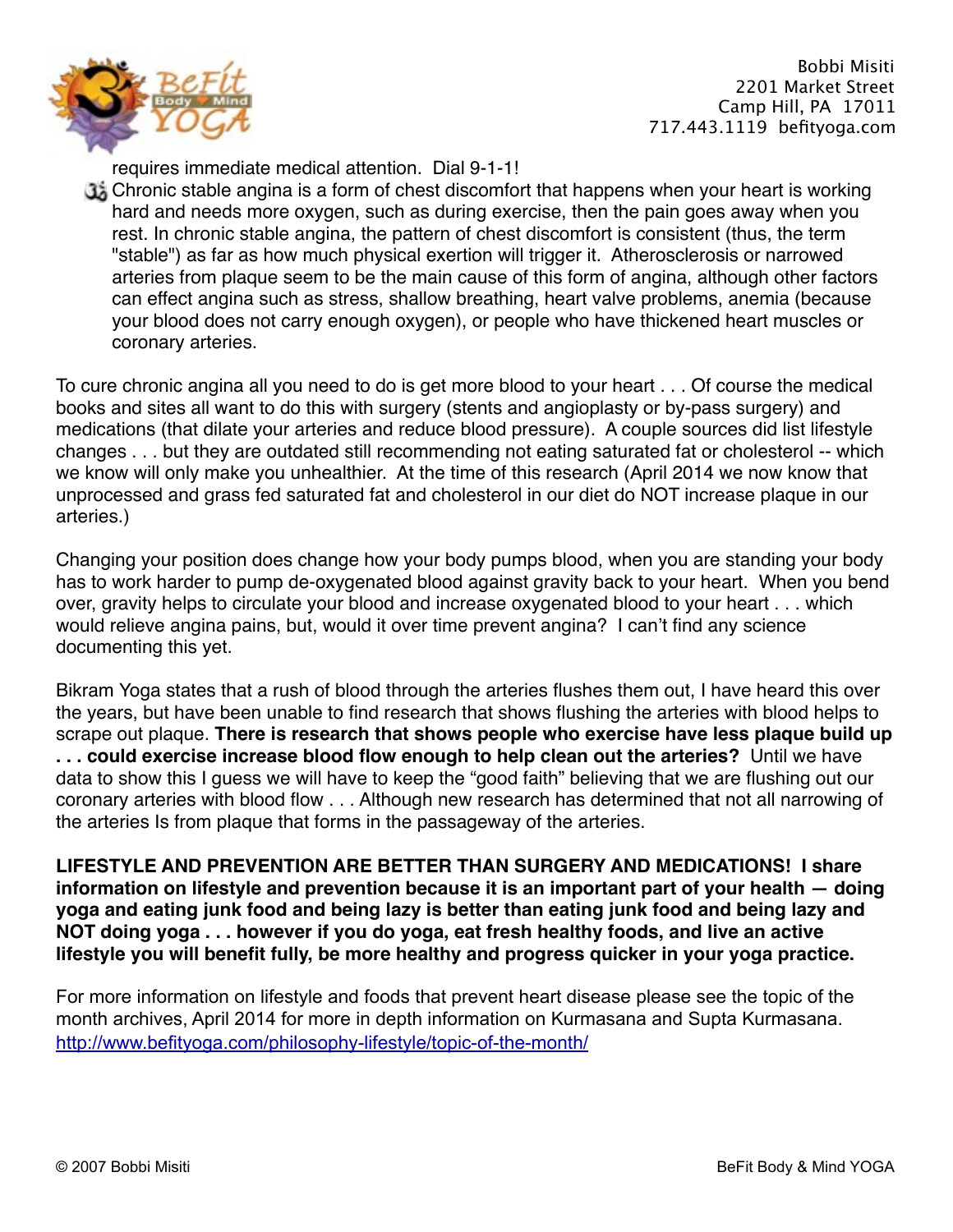

**Supta Kurmasana and the Back of your Heart . . . And the SNS and fight/flight response . . .**

**Between Kurmasana and Supta Kurmasana you are stretching and expanding both the front and back of the heart. Kurmasana -- WHEN you can get your shoulders completely under your hamstrings and broaden your collarbones opens and expands the front of your chest bringing blood flow there. Supta Kuramsana opens and expands the back of your heart, bringing blood flow all around the heart <3**



BACK of the heart and spine are stretched in supta kurmasana and innervated with blood. The back of the heart gets attention on more subtle levels. Behind the heart we have: **Brand of the Aorta** 

- **B**Sophagus
- **Brachial Plexus**
- **d** Spine

The spine and brachial plexus are what I am most concerned with behind the heart.

This is an important area to breathe into and expand while in the state of supta kurmasana - especially to get blood flow in through the

vertebrae of your spine in the back. Many Iyengar style yoga alignments cue to continuously "open your heart". Only, they focus on opening the heart from the front, which puffs out your chest, squeezes your shoulder blades together and pinches the back of the heart. This is why standing in such a way is called Military Posture; on an emotional level, the back of the heart is where we store hatred against others and ourself -- and where others hatred gets buried in us (stabbed in the back?). An open heart requires 360° of openness around your heart.

Just like in the second series of ashtanga yoga where we first back bend bringing blood into the front of the spine, then we put our legs behind our head bringing blood into the

back of the spine keeping the intervertebral discs balanced and improving blood flow to the nerves housed in our spine; we are doing the same process between kurmasana and supta kurmasana.

Also of concern is the brachial plexus which lies behind of our heart.

**The Brachial Plexus** is a network of nerves passing through our neck, behind the heart, behind the axilla (armpit) to innervate the upper arm, forearm, and hand. The Brachial Plexus also **communicates with the sympathetic nervous system (SNS)** via the Sympathetic ganglia through the cervical and first thoracic sympathetic ganglia. (ref: <http://www.upstate.edu/cdb/education/grossanat/limbs2.shtml>)

**Sympathetic [ganglia](http://en.wikipedia.org/wiki/Autonomic_ganglia)** are the ganglia of the sympathetic nervous



© 2007 Bobbi Misiti BeFit Body & Mind YOGA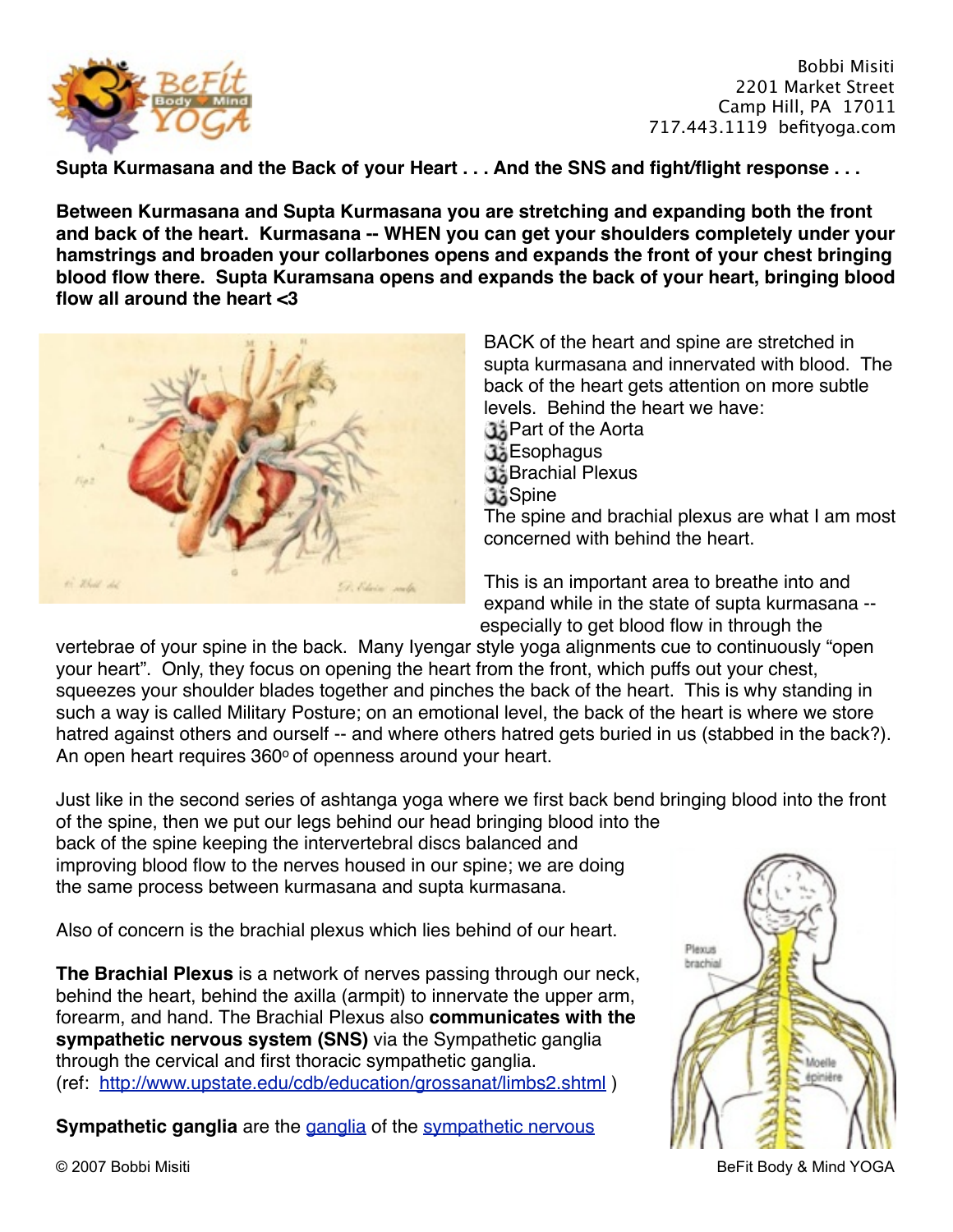

[system](http://en.wikipedia.org/wiki/Sympathetic_nervous_system). They deliver information to the body about [stress](http://en.wikipedia.org/wiki/Stress_(medicine)) and impending danger, and are responsible for the familiar [fight-or-flight response.](http://en.wikipedia.org/wiki/Fight-or-flight_response) They contain approximately 20,000–30,000 nerve cell bodies [and are located close to and on either side of the spinal cord in long chains. \(ref:http://](http://en.wikipedia.org/wiki/Sympathetic_ganglion) en.wikipedia.org/wiki/Sympathetic\_ganglion )

That's our Fight or Flight mechanism that produces adrenaline and cortisol – our stress hormones. Chronic shoulder elevation, neck tension, or trying to "open your heart" can compress the brachial plexus and aggravate the SNS leaving you feeling stress and anxiety.

Also, forward head position; meaning your chin juts out, puts stress on both the brachial plexus and the vagus nerve where they exit the skull. Sitting over a computer and/or a steering wheel . . . or reaching your chin too far for your legs in forward bending poses all promote this forward head posture. Learning **HEAD RETRACTION** can be useful to release stress at the base of your skull. Head retraction is like a tortoise pulling its head back in its shell ;) it lengthens the back of your neck while it removes excessive arching of the neck. If your head is far from your legs in many of the primary series postures **I would recommend practicing head retraction as you breathe** and relax into the pose.

Another way to release stress and calm the fight/flight response in your body; breathe into the back of your heart, keep the back of your neck long, heart lifted and ribs tucked down and in without pinching your shoulder blades -- let them rest in their natural anatomical position.

### **Supta Kurmasana and Pratyahara**

The yogic purpose of pratyahara is to make the mind shut up so we can concentrate. Pratyahara means withdrawal of the senses. My first yoga teacher, Beryl Bender Birch, like to talk about pratyahara when we would get to Supta Kurmasana. Supta Kurmasana means reclining tortoise and it refers to the tortoise in its shell. When the tortoise retreats to his shell he pulls all of his five senses in — the eyes, ears, nose, mouth, and arms — withdrawing from the world while remaining aware of what is out there.

Supta Kurmasana is used as a method to practice pratyahara. Pratyahara is one of the 8 limbs of yoga -- the 5<sup>th</sup> limb; a precursor to meditation -- which is withdrawing your senses from the external world. In withdrawing it is easier to keep a steady mind — not worrying. Being present . . . so to speak . . . means staying with what is real, what is really happening in front of you at the moment. When you can stay present with what is actually happening — not worrying or conjuring up worries that most likely will never happen — the mind becomes calm and composed and one has equanimity no matter what is swirling around us in life -- joy or sorrow.

Iyengar says that in Sanskrit, pratyahara literally means "to **draw toward the opposite**". The normal movement of the senses is to flow outward and this limb is concerned with going against that grain, a difficult reaction.

A nice place to practice this is during a yoga class, albeit at times it is good to hear other people's questions and what a teacher may be saying to someone else . . . this is also an excellent time to practice pratyahara; so you may be aware of what someone else is saying in class but you are not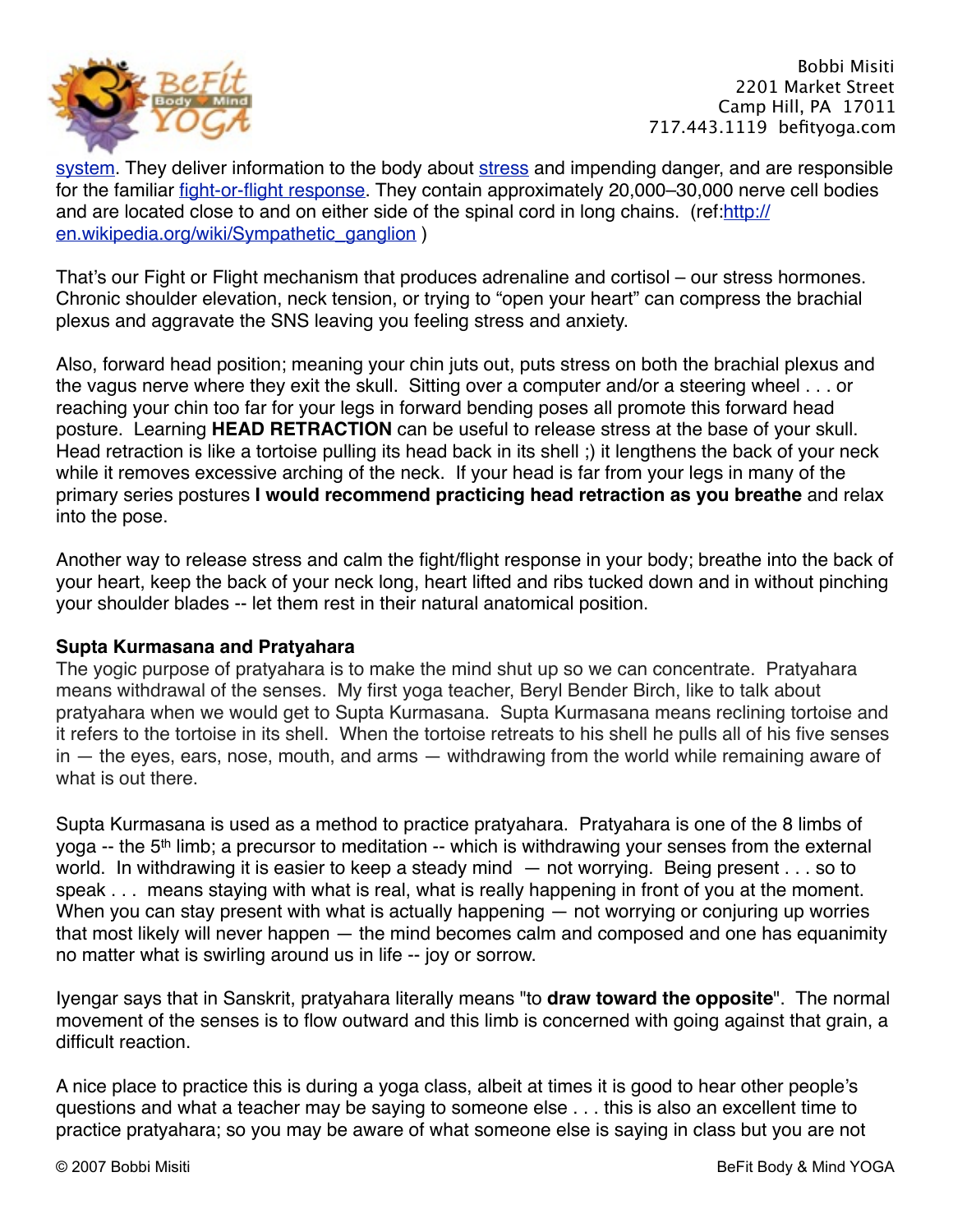

drawn into it. You keep your moving and breathing meditation going, you tune it out (while being aware it is there) and keep with what you are doing — moving and breathing, not being pulled into the conversation. My favorite way to explain pratyahara is **"mind your own business!"**

As you manage to not be pulled into life's ups and downs you will gradually become free from anxiety, less emotional, and healthier :)

## **Some research on MEDITATION! :) Another lifestyle, prevention method for reducing your risk of heart disease.**

### From AltMD: <http://www.altmd.com/Articles/Meditation-for-Coronary-Artery-Disease>

## How Does Meditation Help Reduce Coronary Artery Disease (CAD)?

Meditation usually involves a practice that calms and stills the mind's thoughts. **As the mind slows down, so do the muscles, including the muscular walls of blood vessels. This allows more blood to move through the arteries more freely, which decreases blood pressure.** When meditating, **patients also experience decreases in heart rate, respiratory rate, cortisol levels, and free-radical damage, as well as increased levels of available serotonin, a hormone that affects mood**. These effects help bring the body and mind into greater balance so they function better. This opens up the potential for the natural intelligence within the body to create a healing effect, stimulating the body to repair itself and further protect itself against disease. **The benefits of meditation tend to accumulate with regular, daily practice.**

What Forms of Meditation are Useful for Coronary Artery Disease (CAD)?

Meditation involves some form of concentration to help overcome the mind's habitual mental activity of spinning stories. Meditation can be done for 20 minutes twice a day, but even as little as five minutes each day can have a beneficial impact on the ability to cope with stress. **Meditation can be done lying down, sitting, standing or walking, and requires only some time and mental concentration**.

Three types of meditation that might be useful for Coronary Artery Disease (CAD) include:

- 1. *Transcendental Meditation®:* Practitioners are given the mental device of a personal word or sound to silently and continually repeat while sitting in a comfortable position. When other thoughts arise in the mind, the student simply notices them and returns to the sound or word. This form of meditation has provided the most fertile ground for research into the link between stress reduction and reduced symptoms of coronary artery disease (CAD).
- 2. *Mindfulness or Insight Meditation -- "The Observer":* The student is taught to become a detached observer of the stream of changing thoughts, feelings, drives and visions, watching their mind spin stories until they realize it is just a story. Practitioners initially focus on the breath and then practice a relaxed attention on feelings or perceptions as they arise through moment-to-moment awareness.
- 3. *Relaxation Response:* Focus on the repetition of the breath, or of a word, sound, or prayer. When other thoughts intrude, passively return to the object of focus.

**Might as get your exercise and meditation at the same time and do yoga ;) And just like your breathing and your bandhas . . . Your meditative mind is very portable, take it with you where ever you go ;) Its not just for your yoga mat.**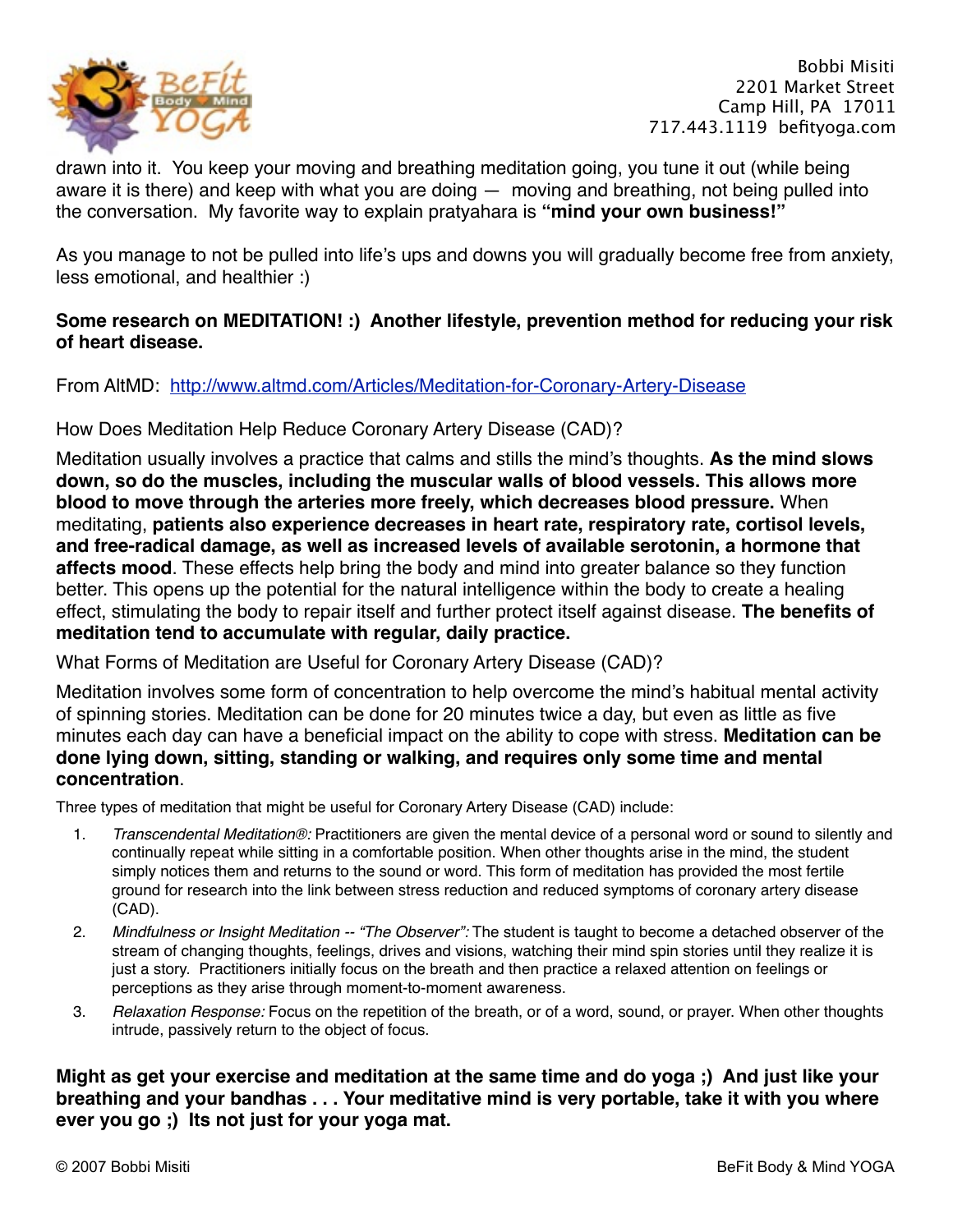

3.**Supta Kurmasana purifies the** *Kanda*. The kanda is an egg shaped *granthi* (means 'knot') or group of nerves in the lower abdomen that the yogic texts say all our 72,000 nadis originate from.

Supta kurmasana purifies this area by stretching the Kanda and its roots. The kanda is given much attention in yogic philosophy.

Before I delve into the yoga books and the science/medical books I want to get rid of the woo-woo yoga language! The kanda is not ethereal or energetic or only in the subtle body. Although it might be easier to explain it that way then to back it up with science! The kanda is the conus medullaris in our physical, real body. The yogic texts state all 72,000 nadis originate from the kanda because **it is the junction where the peripheral nervous system meets the central nervous system.**

Our spinal cord does not exit out the bottom of the spine, it exits anywhere between T12 - L3 — varying from individual to individual. Different yogic texts have listed the kanda as being located anywhere from just above the anus to 1 angula (fingers width) above the navel. Now I understand why the discrepancy . . .

Where our spinal cord exits the spine there is a white bulbous "knot" covered by the dura mater; which exactly matches the yogic text description :) This white bulbous knot is the conus medullaris. From there the nerves continue to branch out to

look like a horse's tail — hence the scientific name of cauda equina for this group of nerves. From the cauda equina they taper down to finer strands known as the filum terminale which connect to the sheath the covers the spinal cord known as the dura mater which connects to the tailbone ligament known as the periosteum coccyx — connecting and stabilizing the entire spinal cord to the tailbone.

AND following it a bit further:

The tailbone ligament (a.k.a. periosteum of the coccyx) continues in a ligamentous fashion as the anococcygeal ligament and forms a bridge in the anterior direction to the external sphincter muscle of the anus.

**VIOLA! Thats where your mula bandha is** :) ! And one more piece . . . As the nerves taper down to the coccyx ligament the only three nerves that actually reach to the **anal sphincter are the pelvic splanchnic nerves which ONLY connect to the parasympathetic nervous system.** 

**The group of nerves that are anchored by the tailbone ligament are the same pelvic splanchnic nerves that we press on in Janu Sirsasana B — they are CONNECTED ONLY TO**<br>© 2007 Bobbi Misiti **Bully Selfit Body & Mind Y** BeFit Body & Mind YOGA

### $\mathbb{R}^n$  Bobbi Misiti 

2201 Market Street Camp Hill, PA 17011 717.443.1119 befityoga.com

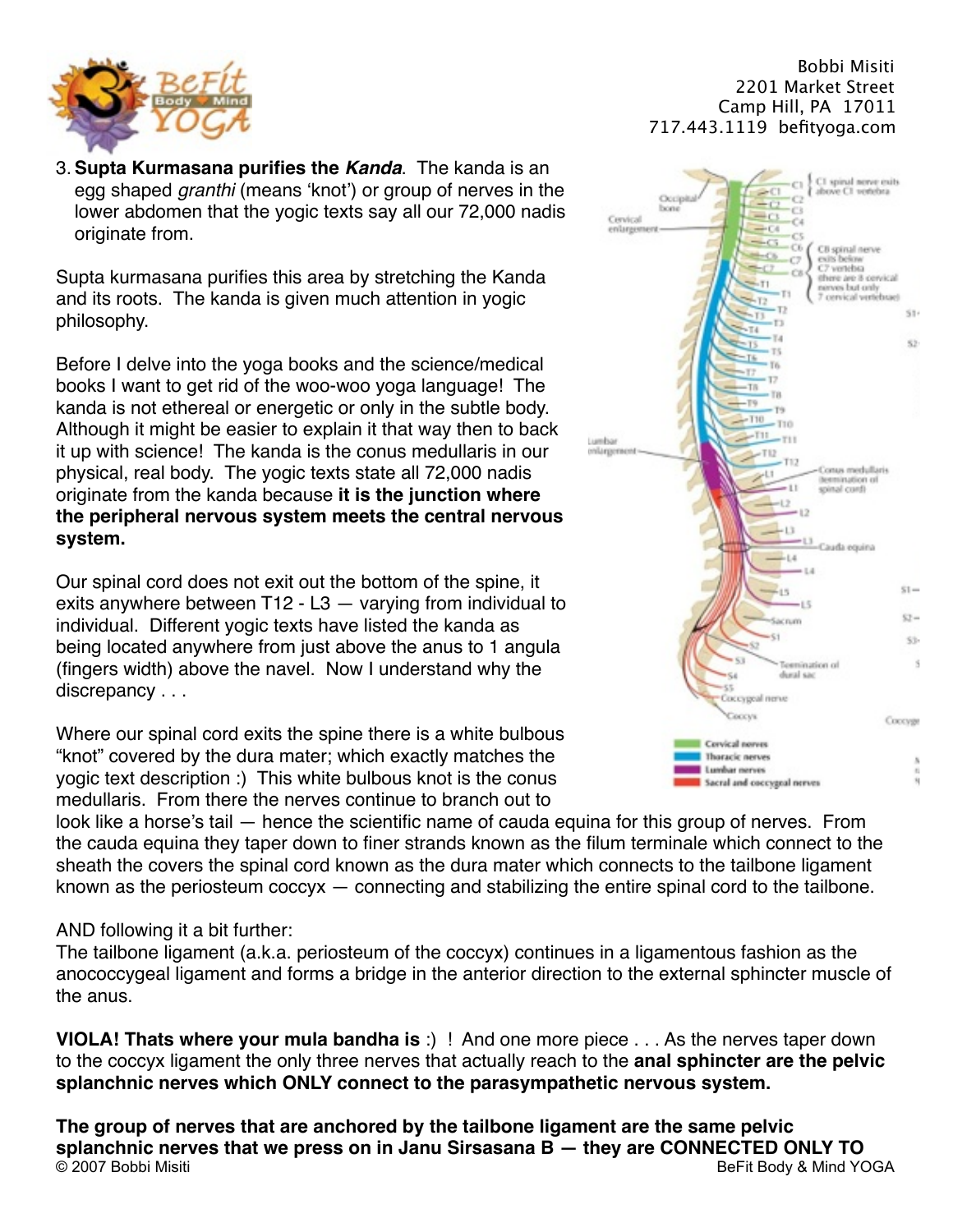

#### **THE PARASYMPATHETIC NERVOUS SYSTEM**, the part of the nervous system that removes stress and calms us down. **Thus your mula bandha stimulates the parasympathetic nervous system which is a favorable outcome.**

And another piece to the puzzle; when I was researching Janu Sirsasana B, Yoga Mala mentioned the perineal raphe as the shivani nadi . . . as it turns out via the anal sphincter the perineal raphe connects to the tailbone ligament which is also called the anococcygeal raphe connecting Janu Sirsasana B to the parasympathetic nervous system as well.

**Stretching the Cauda Equina; this bundle of nerves where they exit our spine, helps to keep the paths clear so neurons can travel freely. This bundle of nerves innervates your entire lower body including the functions of the bladder and bowel . . . nerves you don't want to lose contact with . . . And if you have back pain due to pinched nerves — it is usually one of the nerves in this bundle.**

#### **What the yogic texts say:**

The "Kanda" is the Conus Medullaris

Hatha Yoga Pradipika (Bihar School of Yoga translation) defines Kanda as: a bulbous root (like an onion). In the subtle body it is the source of the nadis, twelve inches high and four inches wide, situated from mooladhara to manipura. HYP 113 states "*The kanda, situated above the anus, one hand span high and four fingers breath wide, is soft and white as if enveloped in cloth.*



Lumbar disc protrusion (dashed ovals) does not usually affect nerve exiting above disc. Lateral protrusion<br>at disc level L4-5 affects L5 spinal nerve, not<br>L4 spinal nerve, Protrusion at disc level L5-S1 affects \$1 spinal nerve, not L5 spinal nerve.

HYP 107 states "*The kundalini sleeps above the kanda. This shakti is the means of liberation to the yogi; and bondage to the ignorant. One who knows this is the knower of yoga.*

The Hatha Yoga Pradipika as translated by the Bihar School of Yoga says Swami Sivananda related the kanda to the conus medullaris and the cauda equina:

"Kanda is a centre of the astral body from where Yoga Nadis, subtle channels, spring and carry the Sukshma Prana (vital energy) to the different parts of the body. Corresponding to this centre, you have '*Cauda equina*' in the gross physical body. The spinal cord extending from the brain to the end of the vertebral column tapers off into a fine silken thread. Before its termination it gives off innumerable fibres, crowded into a bunch of nerves. This bunch of nerves is '*Cauda equina*' in the gross body.

It's location is the junction of the where the kundalini enters the spine at the root chakra when one becomes enlightened."

#### **What Science says:**

The inferior-most end of the spinal cord is conical and is termed the conus medullaris. The coccygeal nerves are attached to it.

Conus Medullaris as described by wikipedia: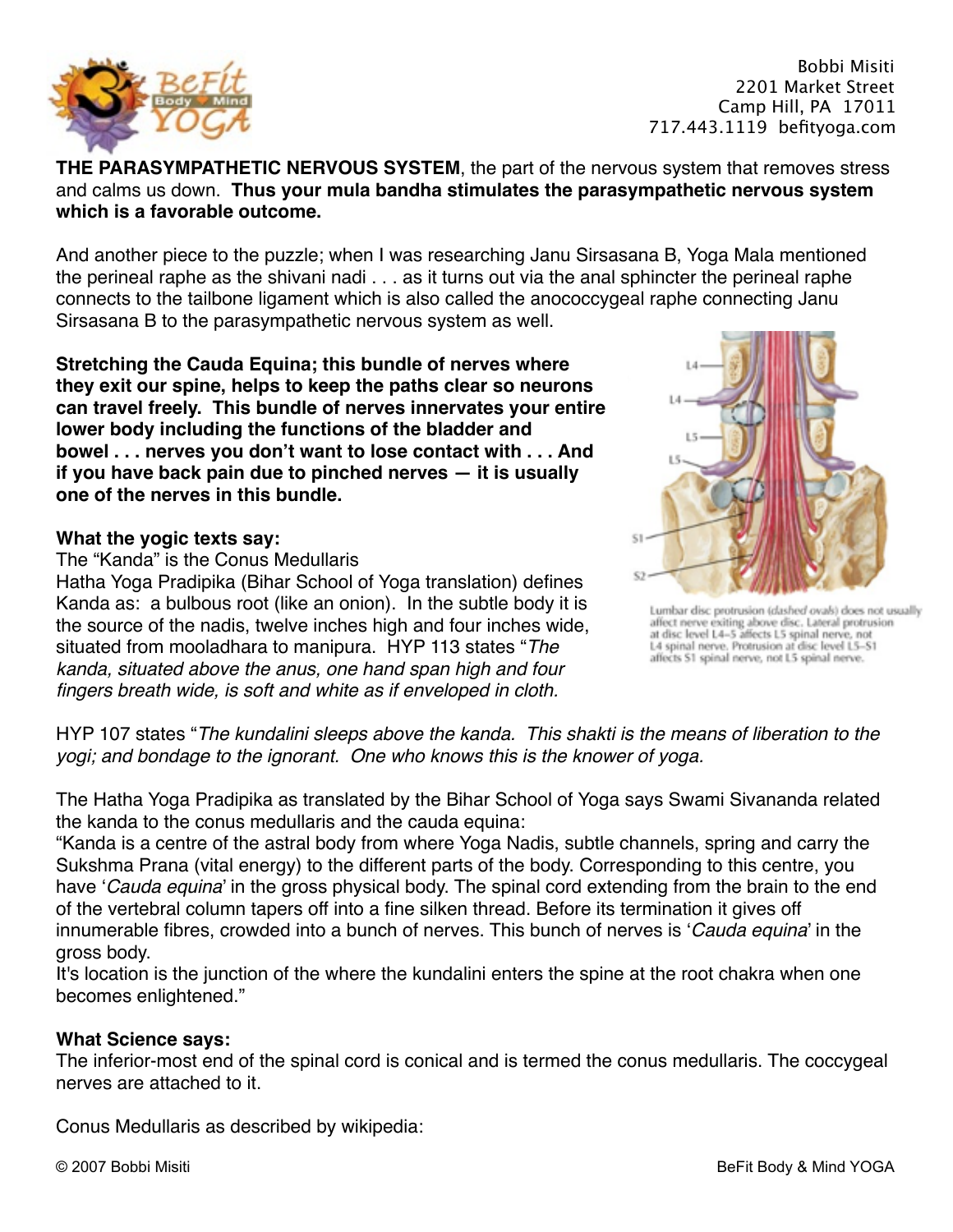

The **conus medullaris** (Latin for "medullary cone") is the tapered, lower end of the [spinal cord](http://en.wikipedia.org/wiki/Spinal_cord). It occurs near [lumbar vertebral](http://en.wikipedia.org/wiki/Lumbar_vertebrae) levels 1 (L1) and 2 (L2) — The upper end of the conus medullaris is usually not well defined as it varies.

After the spinal cord tapers out, the spinal nerves continue to branch out diagonally, forming the [cauda equina](http://en.wikipedia.org/wiki/Cauda_equina).

The **dura mater** that surrounds the spinal cord, however, projects directly downward, forming a slender filament called the [filum terminale,](http://en.wikipedia.org/wiki/Filum_terminale) which connects the conus medullaris to the back of the [coccyx.](http://en.wikipedia.org/wiki/Coccyx) **The tension that the filum terminale provides between the conus medullaris and the coccyx stabilizes the entire spinal cord.**[1]

Cauda Equina as described by wikipedia: The **cauda equina** (Latin for "horse's tail") is a bundle of [spinal nerves](http://en.wikipedia.org/wiki/Spinal_nerves) and spinal nerve roots, consisting of the second through fifth [lumbar nerve](http://en.wikipedia.org/wiki/Lumbar_nerve) pairs, the first through fifth [sacral nerve](http://en.wikipedia.org/wiki/Sacral_nerve) pairs, and the [coccygeal nerve, all of which originate in the conus](http://en.wikipedia.org/wiki/Conus_medullaris)  medullaris of the [spinal cord](http://en.wikipedia.org/wiki/Spinal_cord). The nerves that [compose the cauda equina innervate the pelvic](http://en.wikipedia.org/wiki/Pelvic_cavity)  organs and [lower limbs](http://en.wikipedia.org/wiki/Human_leg) to include motor innervation of the [hips](http://en.wikipedia.org/wiki/Hip), [knees](http://en.wikipedia.org/wiki/Knee), [ankles](http://en.wikipedia.org/wiki/Ankle), [feet](http://en.wikipedia.org/wiki/Foot), internal



[anal sphincter and external anal sphincter. In additio](http://en.wikipedia.org/wiki/Sphincter_ani_internus_muscle)n, the cauda equina extends to sensory innervation of the [perineum](http://en.wikipedia.org/wiki/Perineum) and, partially, [parasympathetic](http://en.wikipedia.org/wiki/Parasympathetic) innervation of the [bladder.](http://en.wikipedia.org/wiki/Bladder)[1]

The American Association of Neurological Surgeons (AANS) website describes these nerves as: Conus medullaris is the cone-shaped end of the spinal cord. It is normally located between the end of the thoracic vertebrae (T-12) and the beginning of the lumbar vertebrae (L-1), though sometimes the conus medullaris is found between L-1 and L-2 or L3. Nerves that pass through the conus medullaris control the legs, genitals, bladder, and bowel.

The conus medullaris is the technical name for the lower end of the spinal cord. Originating at the base of the brain, this thick bundle of nerve tissue passes through the center of the spinal column, penetrating the vertebrae, which protect it from damage. At its terminal end, at the lumbar spine in the lower back, the spinal cord tapers into a cone shape and then into a narrow bundle of fibrous tissue called the filum terminale, which means "terminal thread." This fibrous tissue helps support the spinal cord.

Surrounding the filum terminale is the cauda equina, a group of nerve roots that dangles from the conus medullaris. These nerve roots are referred to collectively as the cauda equina because they dangle much like a horse's tail. From the nerve roots of the cauda equina spring nerves that control the lower body, including the bladder, genitals, legs and feet, making the cauda equina the link between the central nervous system of the brain and spinal cord and the peripheral nervous system of the lower body.<br>© 2007 Bobbi Misiti BeFit Body & Mind YOGA